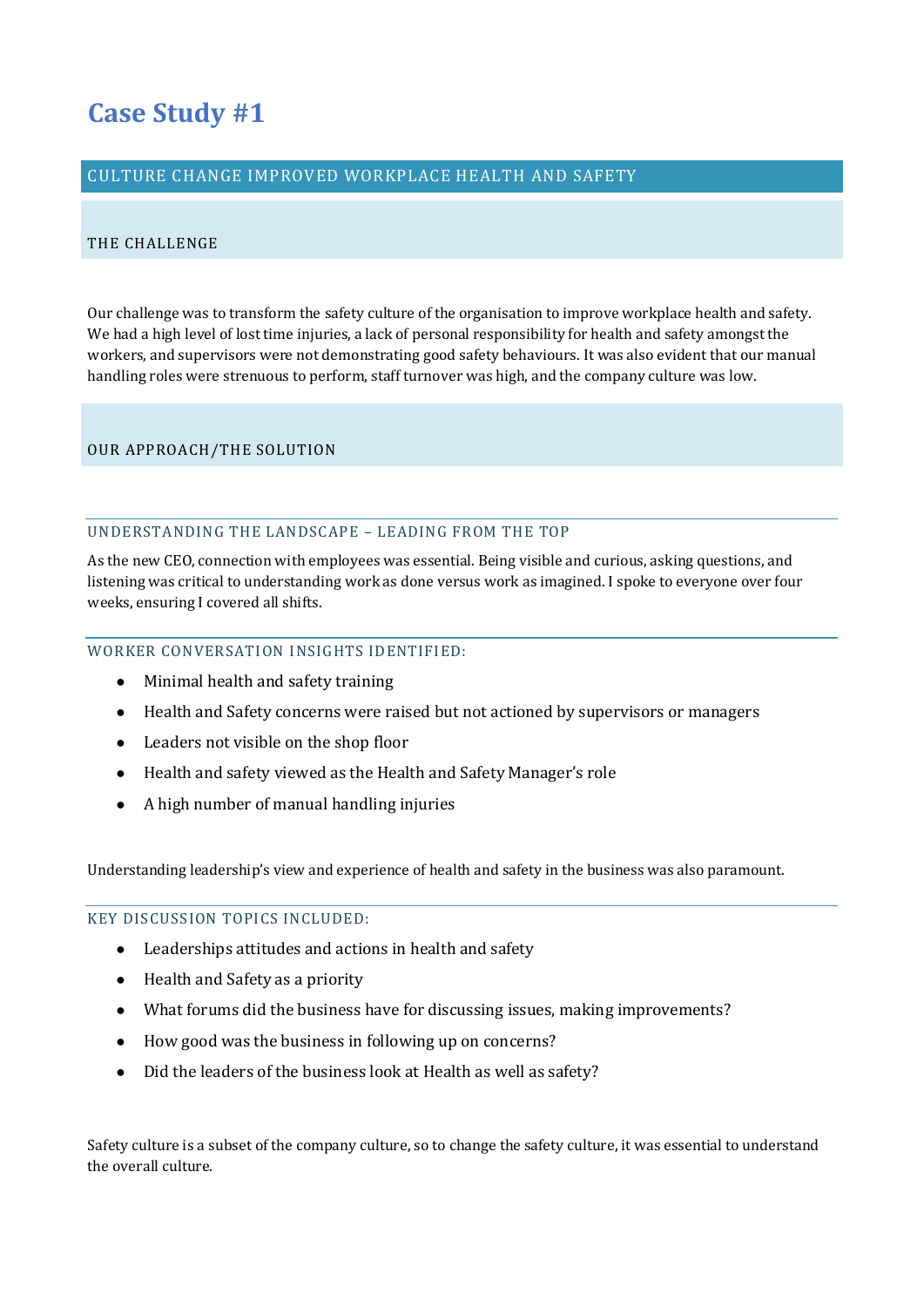## LEADING THE CULTURE AND EMPOWERING PEOPLE

Sharing my observations and insights was essential before sharing my vision for the business. Everyone needed to understand the 'why' before they could come on the change journey. The 'why' cared about employees and ensured they went home to their families in at least the same condition as they left home that morning.

As a leadership team, we talked about where we wanted to be in the future and what we would prioritise. We identified some quick wins to demonstrate to the workers that we were listening and taking action. It was crucial in building trust and encouraged people to keep providing feedback and ideas.

#### TRAINING AND RESOURCE INVESTMENT

We ensured workers visited a physiotherapist when early 'niggles' appeared rather than waiting for an injury to occur. We participated in a mental health week and encouraged workers to get involved in a related activity. We invested in training, including mental health first-aid certification, an external resource to assess chemicals and manual handling and appointed a Health and Safety Advisor. These investments demonstrated we were serious about health and safety.

## COMMUNICATE

You cannot communicate too much! It is essential. We used a combination of CEO weekly updates, monthly huis, leaders demonstrating their safety leadership by engaging with their teams and health and safety reps engaging with workers.

# RECOGNISE WHAT YOU WANT TO SEE

We had an employee of the month and encouraged people to nominate people for demonstrating good health and safety behaviours. Supervisors and management included safety behaviour observation opportunities during the day to acknowledge and build connections.

## EMPOWER PEOPLE TO BE ABLE TO MAKE AN IMPACT

Attracting more health and safety reps was key to people wanting to be involved in health and safety. We view health and safety reps as a safety leadership role which created development opportunities for those reps who wanted to continue a career in health and safety.

## LESSONS LEARNED

Investing the time upfront, connecting with everyone by being visible, curious, asking questions, and listening was paramount in our ability to understand everyone's issues, interests, and ideas.

Learning about the different perspective's employees have about their health and safety responsibilities and their understanding of our critical risks, including stress and mental health, was crucial to managing inductions, education, and training.

Having a better appreciation for different workgroup environments and risks, I would have a separate office, sales and factory health and safety meeting to address concerns by workgroups more efficiently.

A regular review of the changes we were implementing provided feedback on what was working and what was not. Communication and being connected with the workers were key to getting constant feedback.